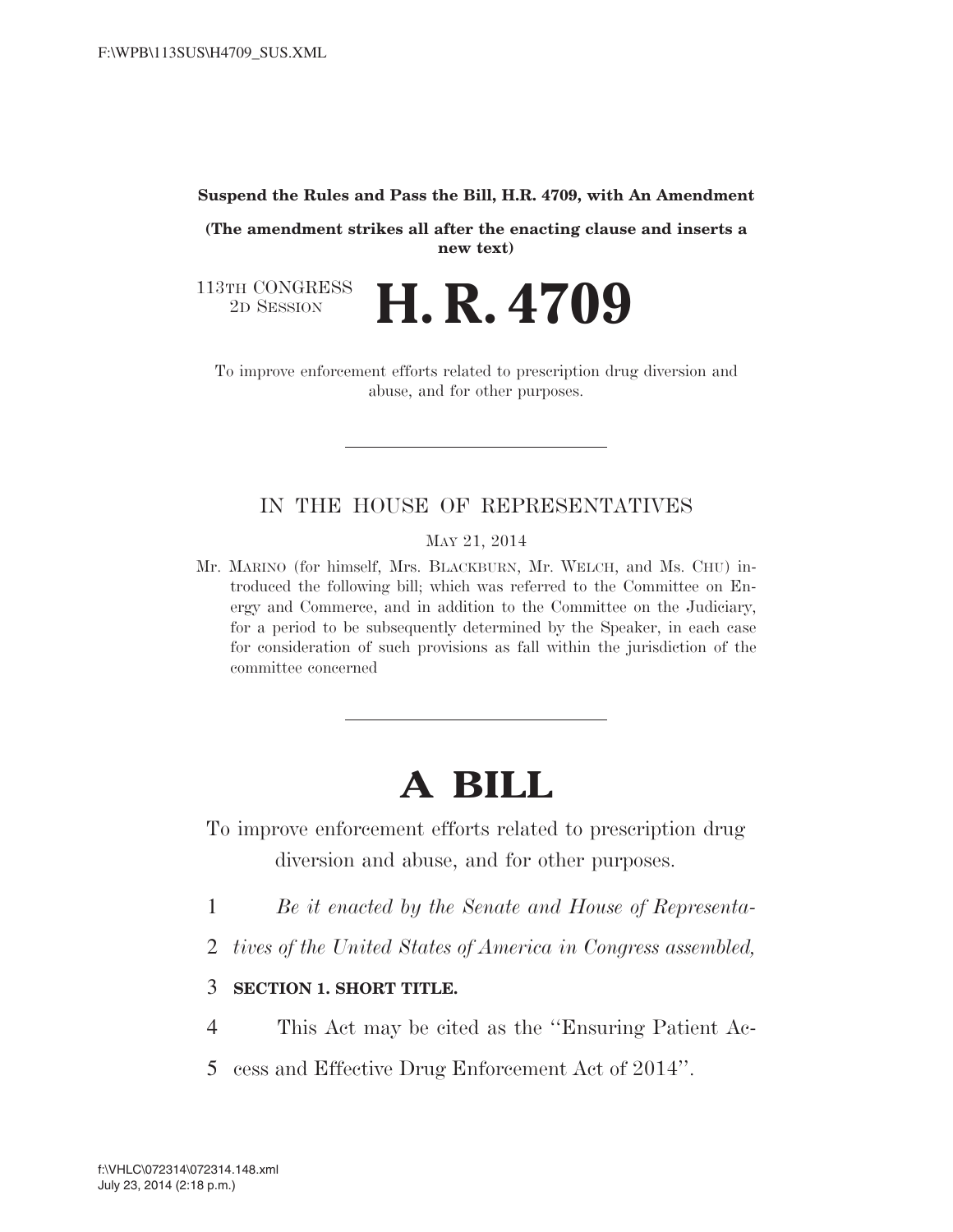| 1              | SEC. 2. REGISTRATION PROCESS UNDER CONTROLLED                      |
|----------------|--------------------------------------------------------------------|
| $\overline{2}$ | SUBSTANCES ACT.                                                    |
| 3              | (a) DEFINITIONS.—                                                  |
| $\overline{4}$ | (1) FACTORS AS MAY BE RELEVANT TO AND                              |
| 5              | CONSISTENT WITH THE PUBLIC HEALTH AND SAFE-                        |
| 6              | TY.—Section 303 of the Controlled Substances Act                   |
| 7              | $(21 \t{U.S.C. } 823)$ is amended by adding at the end             |
| 8              | the following:                                                     |
| 9              | "(i) In this section, the phrase 'factors as may be rel-           |
| 10             | evant to and consistent with the public health and safety'         |
| 11             | means factors that are relevant to and consistent with the         |
| 12             | findings contained in section 101.".                               |
| 13             | IMMINENT DANGER<br>(2)<br><b>TO</b><br><b>THE</b><br><b>PUBLIC</b> |
| 14             | HEALTH OR SAFETY .—Section $304(d)$ of the Con-                    |
| 15             | trolled Substances Act $(21 \text{ U.S.C. } 824(d))$ is amend-     |
| 16             | $ed$ —                                                             |
| 17             | $(A)$ by striking " $(d)$ The Attorney Gen-                        |
| 18             | eral" and inserting " $(d)(1)$ The Attorney Gen-                   |
| 19             | eral"; and                                                         |
| 20             | (B) by adding at the end the following:                            |
| 21             | $\lq(2)$ In this subsection, the phrase 'imminent danger'          |
| 22             | to the public health or safety' means that, in the absence         |
| 23             | of an immediate suspension order, controlled substances—           |
| 24             | "(A) will continue to be intentionally distrib-                    |
| 25             | uted or dispensed—                                                 |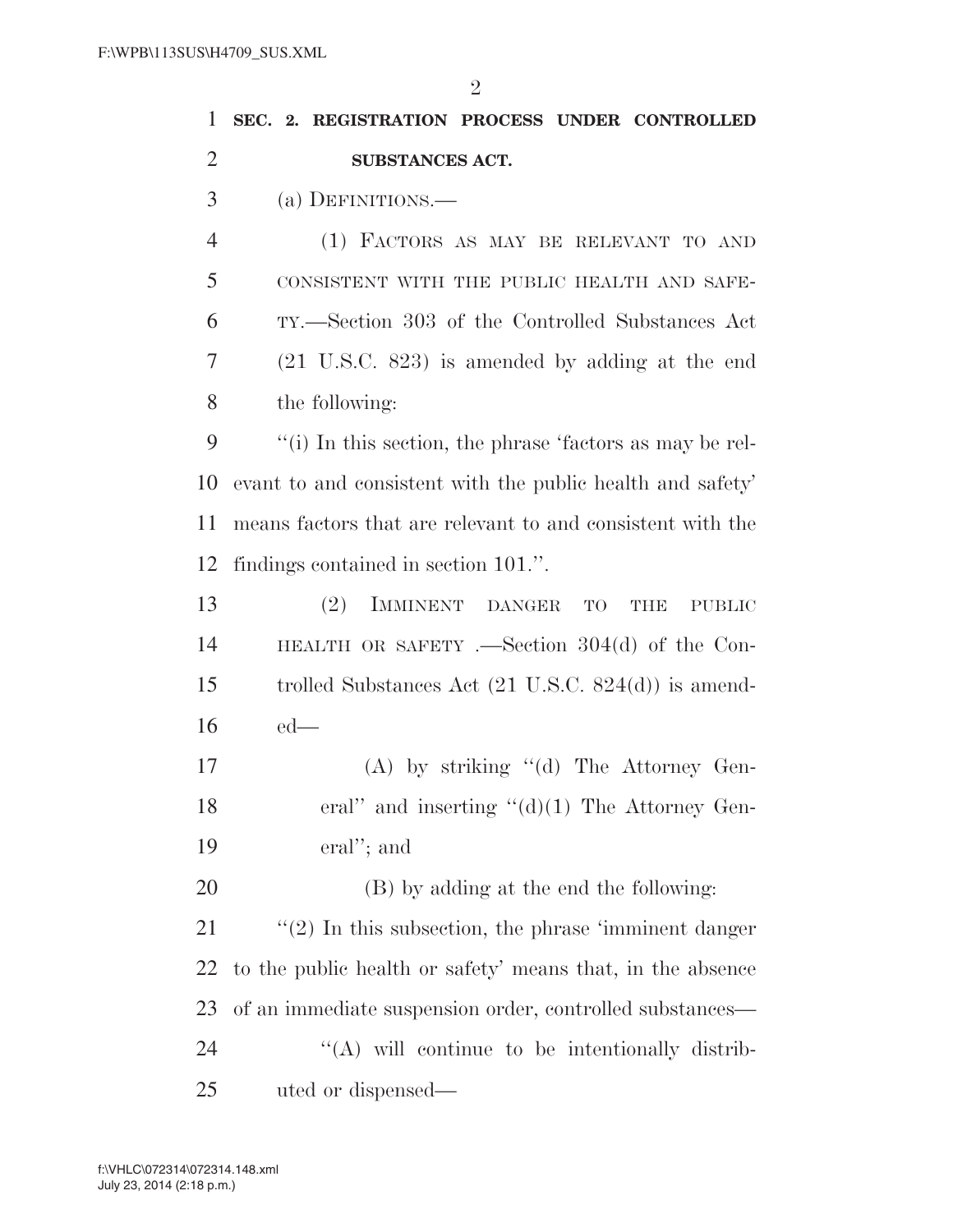| $\mathbf{1}$   | "(i) outside the usual course of profes-                    |
|----------------|-------------------------------------------------------------|
| $\overline{2}$ | sional practice; or                                         |
| 3              | "(ii) in a manner that poses a present or                   |
| $\overline{4}$ | foreseeable risk of serious adverse health con-             |
| 5              | sequences or death; or                                      |
| 6              | "(B) will continue to be intentionally diverted             |
| 7              | outside of legitimate distribution channels.".              |
| 8              | (b) OPPORTUNITY TO SUBMIT CORRECTIVE ACTION                 |
| 9              | PLAN PRIOR TO REVOCATION OR SUSPENSION.-Sub-                |
| 10             | section (c) of section 304 of the Controlled Substances Act |
| 11             | $(21 \text{ U.S.C. } 824)$ is amended—                      |
| 12             | (1) by striking the last two sentences in such              |
| 13             | subsection;                                                 |
| 14             | $(2)$ by striking "(c) Before" and inserting                |
| 15             | " $(e)(1)$ Before"; and                                     |
| 16             | (3) by adding at the end the following:                     |
| 17             | "(2) An order to show cause under paragraph $(1)$           |
| 18             | shall-                                                      |
| 19             | $\lq\lq$ contain a statement of the basis for the           |
| 20             | denial, revocation, or suspension, including specific       |
| 21             | citations to any laws or regulations alleged to be vio-     |
| 22             | lated by the applicant or registrant;                       |
| 23             | $\lq\lq (B)$ direct the applicant or registrant to ap-      |
| 24             | pear before the Attorney General at a time and              |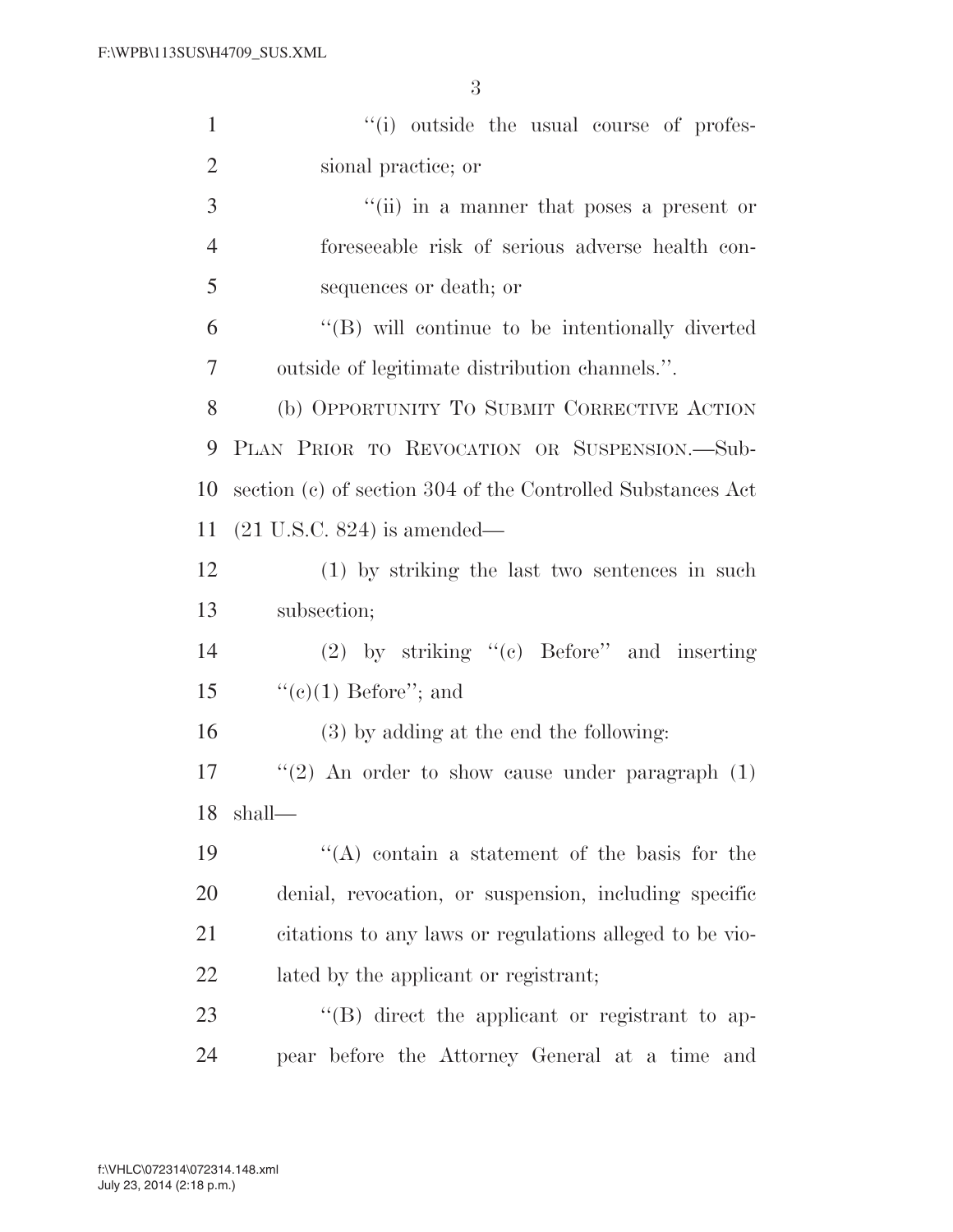place stated in the order, but no less than thirty days after the date of receipt of the order; and

 ''(C) notify the applicant or registrant of the opportunity to submit a corrective action plan on or before the date of appearance.

 ''(3) Upon review of any corrective action plan sub- mitted by an applicant or registrant pursuant to para- graph (2), the Attorney General shall determine whether denial, revocation or suspension proceedings should be dis- continued, or deferred for the purposes of modification, amendment, or clarification to such plan.

12 ''(4) Proceedings to deny, revoke, or suspend shall be conducted pursuant to this section in accordance with subchapter II of chapter 5 of title 5. Such proceedings shall be independent of, and not in lieu of, criminal pros- ecutions or other proceedings under this title or any other law of the United States.

 ''(5) The requirements of this subsection shall not apply to the issuance of an immediate suspension order under subsection (d).''.

## **SEC. 3. REPORT TO CONGRESS ON EFFECTS OF LAW EN- FORCEMENT ACTIVITIES ON PATIENT AC-CESS TO MEDICATIONS.**

 (a) IN GENERAL.—Not later than one year after the date of enactment of this Act, the Secretary of Health and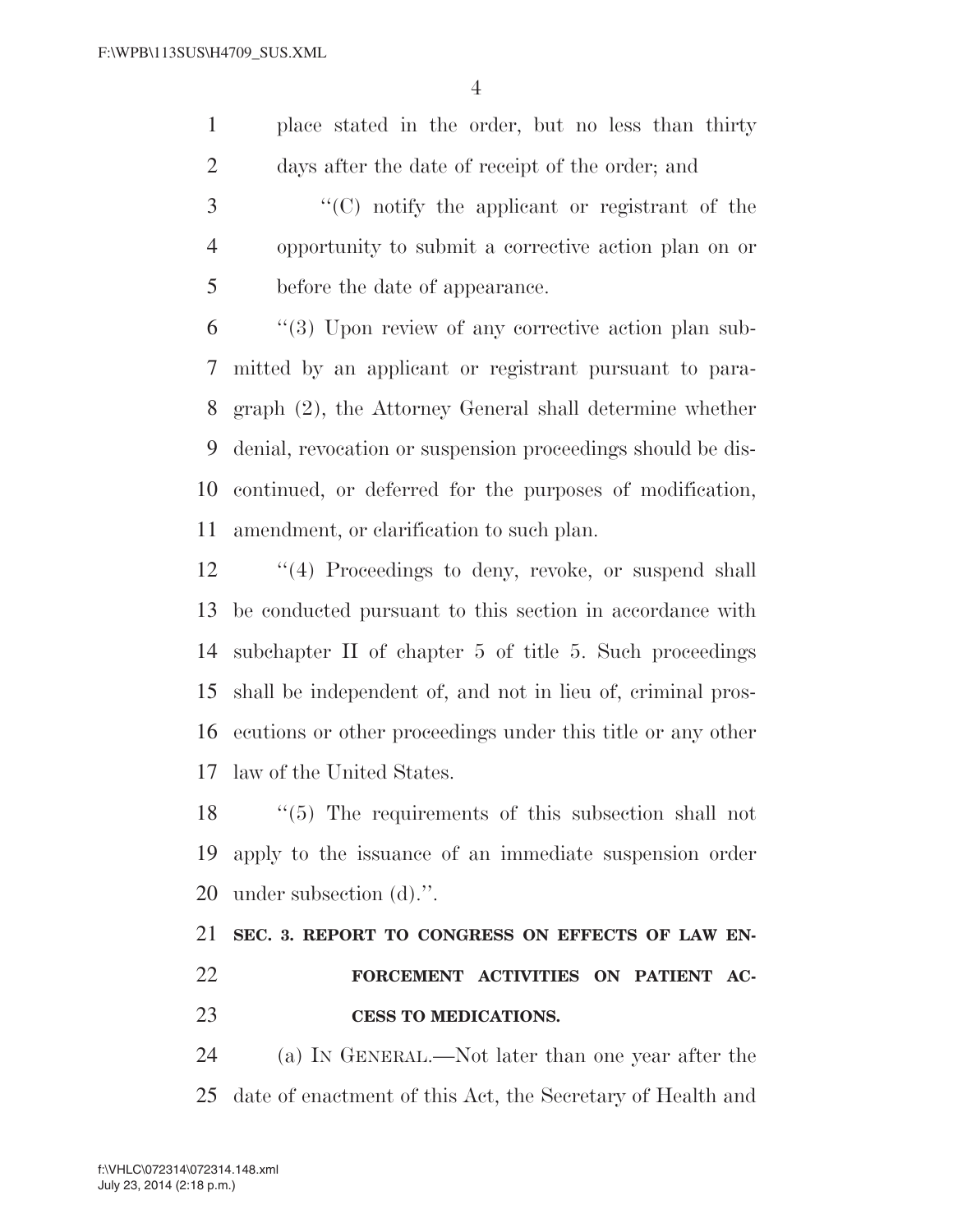Human Services, acting through the Commissioner of Food and Drugs and the Director of the Centers for Dis- ease Control and Prevention, and in consultation with the Administrator of the Drug Enforcement Administration and the Director of National Drug Control Policy, shall submit a report to the Committees on the Judiciary of the House of Representatives, the Committee on Energy and Commerce of the House of Representatives, the Com- mittee on the Judiciary of the Senate, and the Committee on Health, Education, Labor and Pensions of the Senate identifying—

 (1) obstacles to legitimate patient access to con-trolled substances;

 (2) issues with diversion of controlled sub-stances; and

 (3) how collaboration between Federal, State, local, and tribal law enforcement agencies and the pharmaceutical industry can benefit patients and prevent diversion and abuse of controlled substances. (b) CONSULTATION.—The report under subsection (a) shall incorporate feedback and recommendations from the following:

- (1) Patient groups.
- (2) Pharmacies.
- (3) Drug manufacturers.